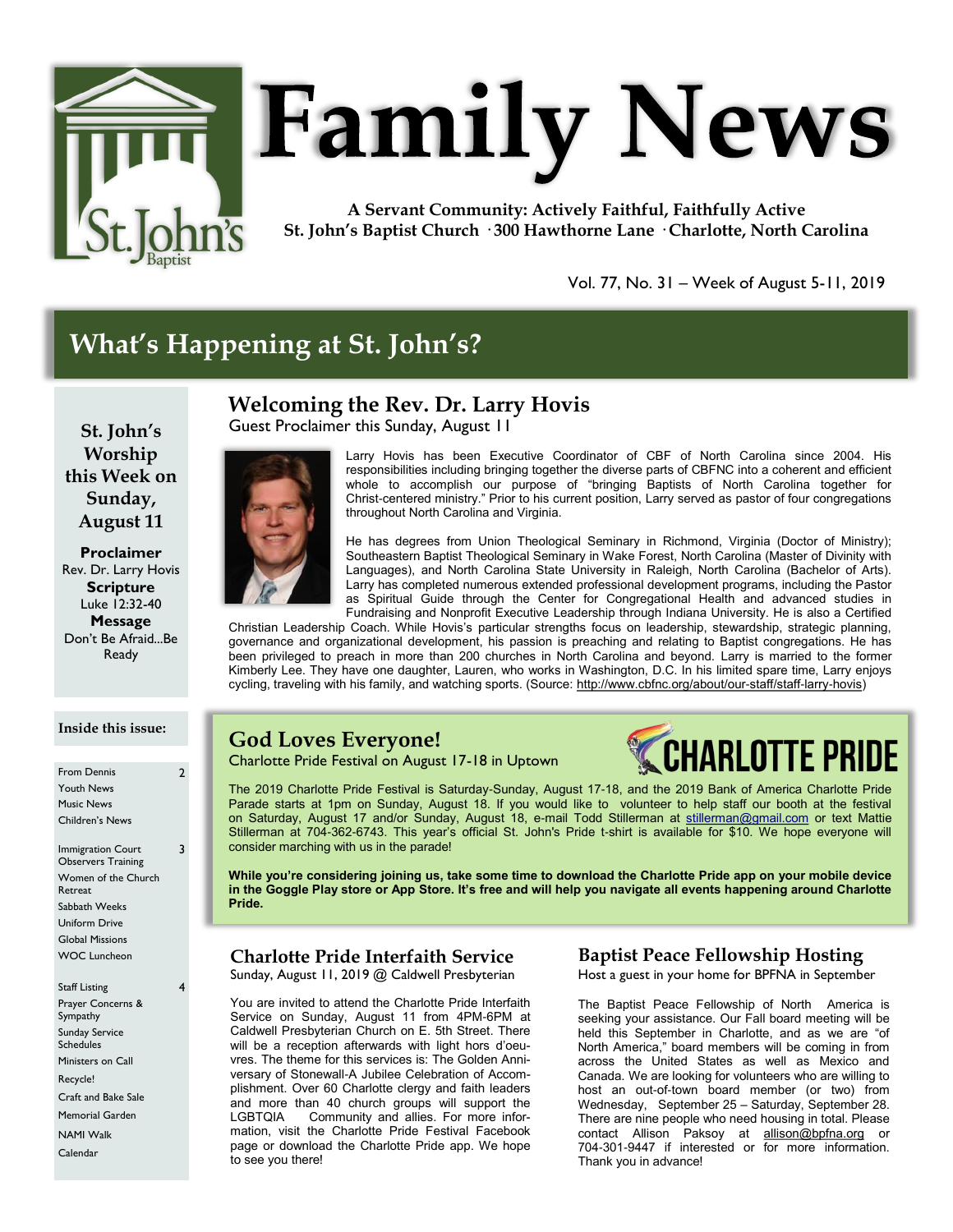# **Messages from St. John's Staff and Friends**

### **GUN VIOLENCE: FEELINGS, GOD'S WILL AND ACTION**

#### **We are grieving.**

We grieve because hatred and gun violence have once again moved our national culture into mourning. Senseless mass murders in elementary schools, malls, movie theatres, bars, bowling alleys, festivals, synagogues, mosques, churches, baseball fields, restaurants, high schools, universities, concerts, graduation parties, sporting events, etc. have created a social confusion. We feel anger, fear, resentment, anxiety, vulnerability, etc. Although we do not want to live in fear or suspicion, our national divisions over political and social loyalties have degenerated into a debilitating disease. With each additional innocent victim of gun violence, this disease is killing our national capacity to discuss, decide and do what is best for us. What can we do amidst our grieving?

#### **We are not powerless.**

Because we are people who witness of The Loving God revealed in Jesus Christ, we refuse to allow the feeling of powerlessness to have control in our living. People express powerlessness by lashing out which escalates the cycle of conflict. We have power because we know the will of God in all situations. As Micah proclaimed long ago, 'God has already made it plain how to live, what to do. The Lord requires that you do justice, love kindness and walk humbly with God.' In other words, we know what to do.

Admittedly, although we know 'what' to do, we often apply justice, express kindness and walk humbly in imperfect ways. Haltingly and limping along, we seek to do our best by sowing seeds that bear the fruit of God's spirit – love, joy, peace,

#### **News for Youth and Their Families** from Lee Gray

#### **August 10-13**

#### •**Middle School Local Mission Trip**

•We will be around the Charlotte area participating in different service projects and activities such as stream clean-up, Baby Bundles, QC Family Tree, Charlotte Family Housing, and more! Stay tuned for pictures on Facebook.

**News from Music Ministries** from Kevin Gray

#### **Summer Organ Recital**

Stigall Scholars Recital this Sunday, August 11 @ 7PM

This Sunday evening, August 11, St. John's is hosting the Stigall Scholars organ recital in our sanctuary at 7PM. The American Guild of Organists presents this recital and will intentionally highlight the legacy of the late Robert Stigall by featuring past Stigall Scholarship recipients. This organ concert is free and open to the public. Donations to the Stigall Scholarship Fund will be accepted to support aspiring organ students.

patience, kindness, generosity, faithfulness, gentleness and self-control.

**"Keep trying. Keep on doing justice, loving kindness and walking humbly with God in imperfect ways."**

African American civil rights leader, Bayard Rustin, was a Quaker. He wrote, "I have learned a very significant lesson from the Jewish prophets…These prophets taught that God does not require us to achieve any of the good tasks that humanity must pursue. What God requires of us is that we not stop trying." Rustin would say to us, "Keep trying. Keep on doing justice, loving kindness

and walking humbly with God in imperfect ways. You will continue to mature to bear the fruit of God's spirit along the way."

#### **Here are three pathways of positive action:**

1. Call Senators Tillis (202.224.6342) and Burr (202.224.3154) to voice your opinion seeking to influence policy and legislation.

2. Become involved with educational programs for preschoolers. Helping them learn skills to deal with differences and navigate negative emotions builds skills which become behavioral foundations for future generations.

3. Assure that every organization and group in which you are involved promotes understanding and nurtures peace-building practices and conflict-resolution skills.

Let us persist in creating a healthier city and world. In doing so, we refuse to conform to our culture as we continue to pursue God's vision for the missional Church.

**Shalom, Dennis**

#### **News for Children and Their Families**  from Allison Benfield

#### **Promotion Sunday**

**August 25 is Promotion Sunday!** We'll gather in Broach Hall at 9:00am for some light breakfast treats, we'll say goodbye to the 6th Graders and present them with their Bibles and send them to youth group, children will promote into their new classes for the year, and we'll have a parent meeting to talk about the upcoming year. In worship, as is tradition at St. John's, the 2nd Graders will receive their Bibles. Please plan on being here for this important Sunday so we can begin our year the right way!

#### **Summer Sunday School**

**Nursery and PreK/K Classes**: We will resume our normal schedule of Sunday School and Worship Care this Sunday.

**Grades 1-5**: These classes will combine for the summer and we'll have class all through August.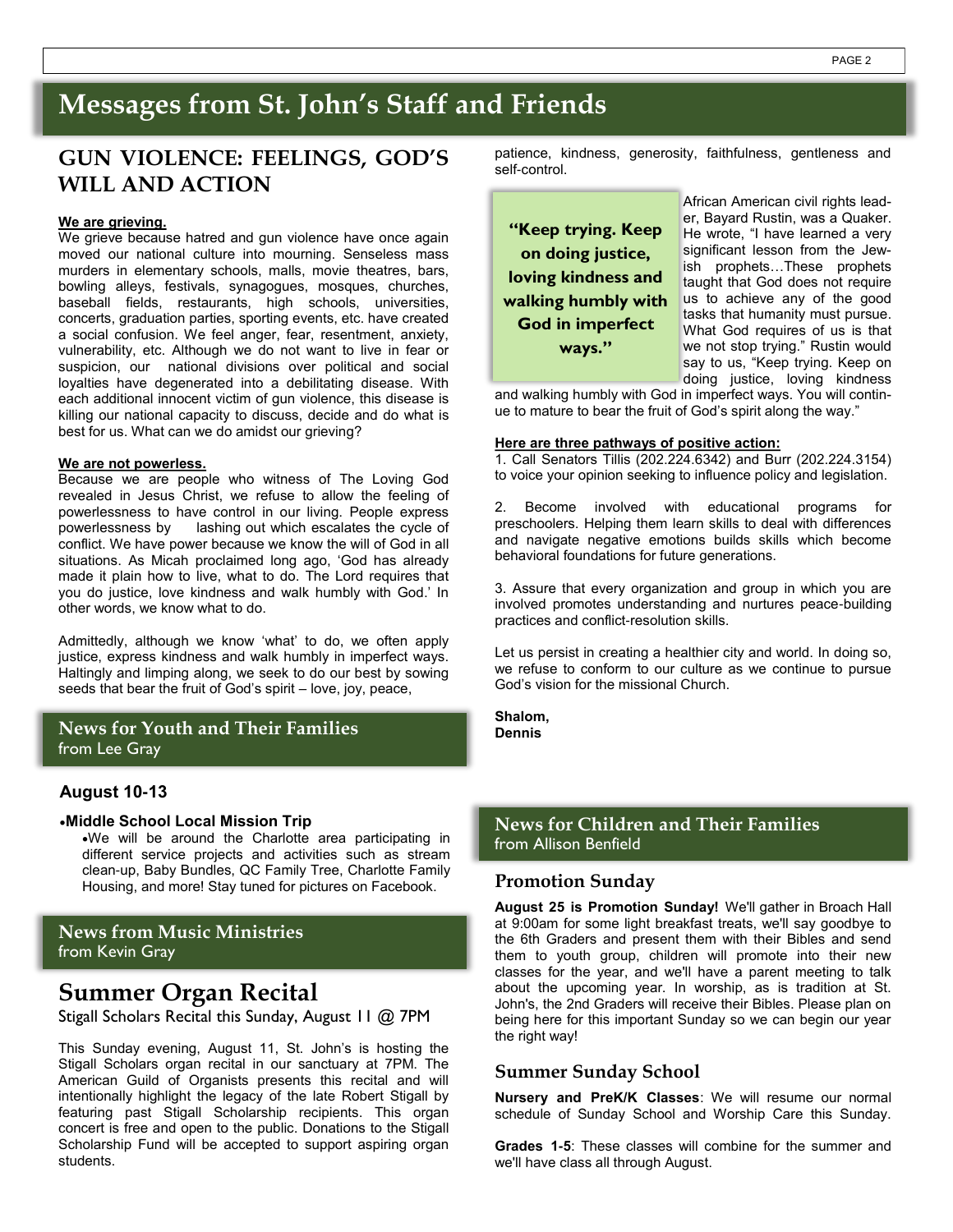#### **Training for Immigration Court Observers** August 24 from 10AM-12:30PM at First UMC

On June 23rd, as part of our focus on welcoming the stranger, we heard about the Advocates for Immigrant Rights (AIR) Court Observer Project. This project trains interested individuals to serve as citizen observers in the Charlotte Immigration Court. Stories from these court observers, as well as feedback from immigration attorneys, are showing that the presence of these observers is fostering due process, fairness and consistency in the courtroom. The observer simply sits, observes and makes notes, and it makes a positive difference. Time involvement is one morning or afternoon per month (3-4 hours). A training for new volunteers will be on Saturday, August 24th from 10:00 AM to 12:30 PM at First United Methodist Church, 501 N. Tryon St., Charlotte. If you have questions about the training, contact Beverly Hester @ [beverlyrhes](mailto:beverlyrhester@earthlink.net)[ter@earthlink.net,](mailto:beverlyrhester@earthlink.net) email questions to [AIR.4.Charlotte@gmail.com](mailto:AIR.4.Charlotte@gmail.com) or visit the AIR website at: [www.AIR4Charlotte.org](http://www.AIR4Charlotte.org) You can also sign up for the training on the website.

#### **Queen Esther & the Journey to the Authentic Self** Women of the Church Retreat, November 1-3, 2019

Perhaps<br>this is the<br>moment for<br>which you<br>have been

noated.

Save the date for the Women of the Church Retreat at the Blowing Rock Conference Center from November 1-3, 2019. Our own Janet L. Jones, M.Ed., LPC is our presenter for the weekend. The book of Esther will be our guide on retreat as we seek to live more fully into our authentic selves and listen for how we are called "...for such a time as this."

#### **When?**

November 1-3, 2019, starting Friday at dinner through Sunday at breakfast

#### **Where?**

Blowing Rock Conference Center, 1818 Goforth Road, Blowing Rock, NC 28605

#### **Pricing?**

- \* \$168.00 Triple Occupancy
- \$185.00 Double Occupancy
- \$248.00 Single Occupancy
- Please contact Jaquelyn McAbee in the office for confidential scholarship assistance. [jmcabee@sjcharlotte.org](mailto:jmcabee@sjcharlotte.org)
- **New this year-Price includes all meals at conference center!**

#### **Registration Deadline is September 15!**

Contact Donna Scott at 919-280-9204 or [djs58@nc.rr.com](mailto:djs58@nc.rr.com) for questions or concerns.

**If you want to register, please contact Mallory in the office for a registration form or pick one up in the office in person today!** 

# **Grow with St. John's Building Sabbath Weeks**

#### Now-August 16

Our annual "building sabbath" continues August 5-9 (2nd floor) and August 12-16 (3rd floor & outside). Weekday and evening meetings at the church may be cancelled, rescheduled, or moved so that needed maintenance can be completed. Some entrances may be closed for a few hours of more. Please contact Jacquelyn McAbee, Church Administrator, if you have custodial or maintenance needs during these weeks. Thank you for being flexible during this time!

# **Serve with St. John's**

# **School Uniform Drive**

Now Through August 25 @ Main Entrance

The first of August marks the beginning of our uniform donation drive for Highland Renaissance Academy. **These uniforms will be collected at the Main Entrance on a rack from now until August 25.**



#### **Needs include:**

•**Girls khaki or navy pants:** Sizes 6, 8, 10, 12, 14, 16, 18

•**Boys khaki or navy pants:** Sizes 6, 7, 8, 10, 12, 14, 16, 18, 20

•**Short-sleeved polo shirts:** ALL Sizes - White and navy

•**Long-sleeved polo shirts:** ALL Sizes - White and navy

#### **GREATEST NEED IS FOR SMALLER SIZES.**

# **Global Missions 2019**

#### **2019 Goal: \$16,000 Contributions to Date: \$11,081**

From now through August 31 we are focusing on our 2019 Global Mission Offering. So far, we have received well over half of our goal for this season! This year, \$1000 is going to aid those impacted by the Sierra Leone fire in West Africa and \$15,000 is going to the Nyarweng School in South Sudan. Please consider giving today! This offering will be collected through August 31.



Save the date for the Annual Women of the Church Luncheon on Sunday, September 15 in Broach Hall!